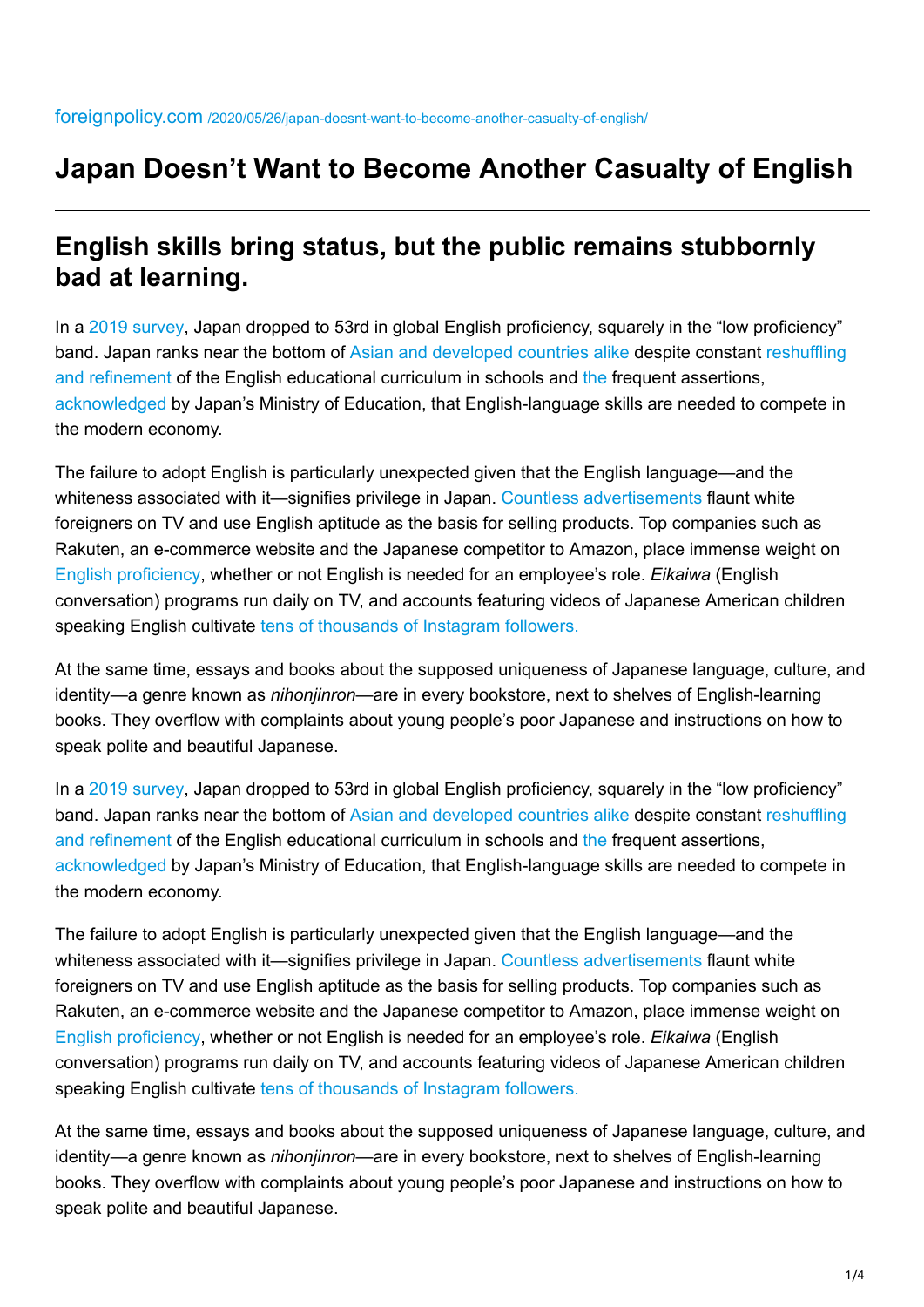Today, Japanese are caught between a belief in the importance of Japanese language and culture and the need to exist in a globalized world in which English carries economic privileges and status associations. A [plummeting population](https://asia.nikkei.com/Spotlight/Society/Japan-s-population-shrinks-at-record-rate-losing-276-000-people) and an [inevitable future influx of foreign workers](https://foreignpolicy.com/2017/03/01/japan-prefers-robot-bears-to-foreign-nurses/) collide with a proud national identity, structural and cultural obstacles to English learning, and enough economic independence to resist what might otherwise seem an inevitable future: an English-speaking Japan.

For years, multinational companies have been [mandating English as the common corporate language.](https://hbr.org/2012/05/global-business-speaks-english) "In East Asia, many parents, professionals, and students themselves see English as a prerequisite for attaining the best jobs on the market," said Minh Tran, the executive director of academic affairs at Education First, a Swiss language-education company that offers classes in Japan.

Yet the spread of English has left behind a ["trail of dead"](https://www.theguardian.com/news/2018/jul/27/english-language-global-dominance): mangled languages, literatures, and identities. As countries around the world scramble for widespread English, there's a fear of losing their own traditions, cultures, and even names.

English became a tool of the Japanese elite throughout Meiji era Japan's relentless race to catch up technologically with the West. And while Japan was never a colony of a Western country, the U.S. occupation after World War II lasted for seven years—enough time for the U.S. military to implement [widespread political and economic changes throughout the country. In the Cold War, Japan came und](https://history.state.gov/milestones/1945-1952/japan-reconstruction)er the U.S. nuclear umbrella of protection from the Soviet Union, further cementing America's image as a symbolic protector.

This presence of American soldiers at this time exposed the general Japanese public to spoken English. "America [was] idealized in Japan at the time as a symbol of freedom and democracy, partly as a result of the success of the American occupation," writes Takako Yoshida, a Ph.D. candidate at the University of Lleida. English accordingly became associated with freedom, power, and status.

Throughout the 20th century, more and more English loanwords were introduced into the Japanese language, and English signage, slogans, advertising, and speakers spread across the country. Foreign loanwords, closely associated with the world's strongest nations and Japan's social elite, took on elements of prestige. English developed an undeniably positive association in Japanese culture. "English for speaking proved attractive to the general public, particularly since the image attached to eikaiwa in the media was cheerful, fun, and accessible, accompanied by *akogare* (desire) for America," Yoshida wrote.

Yet despite this growth, studies [estimate](https://www.mitsue.co.jp/english/global_ux/blog/201709/14_1700.html) that less than 30 percent of Japanese speak English at any level at all. Less than 8 percent and possibly [as little as 2 percent](https://juken.oricon.co.jp/rank_english/special/2018/survey/) speak English fluently. For comparison, in Germany, roughly [60 percent of the population speaks English](https://howwidelyspoken.com/how-widely-spoken-english-germany/), and 16 percent of speakers [say](https://www.thelocal.de/20130926/52117) they are proficient.

There are various possible explanations for this gap between enthusiasm and proficiency.

The sheer difference between two languages certainly plays a role—whereas German and English are closely related, Japanese and English have extremely distinct vocabulary, writing systems, and sentence structure. Japanese tutors at the English Tutor Network with fluent English [say](https://www.japantimes.co.jp/opinion/2017/10/29/commentary/japan-commentary/japanese-trouble-learning-english/#.XpZZ8RMzbdQ) they spent a ridiculous 4,000 to 5,000 hours studying to reach that level. Compare that to the Common European Framework of Reference for Languages used for foreign-language study within Europe, which is based on achieving total fluency in a foreign language in just 1,200 hours of classes.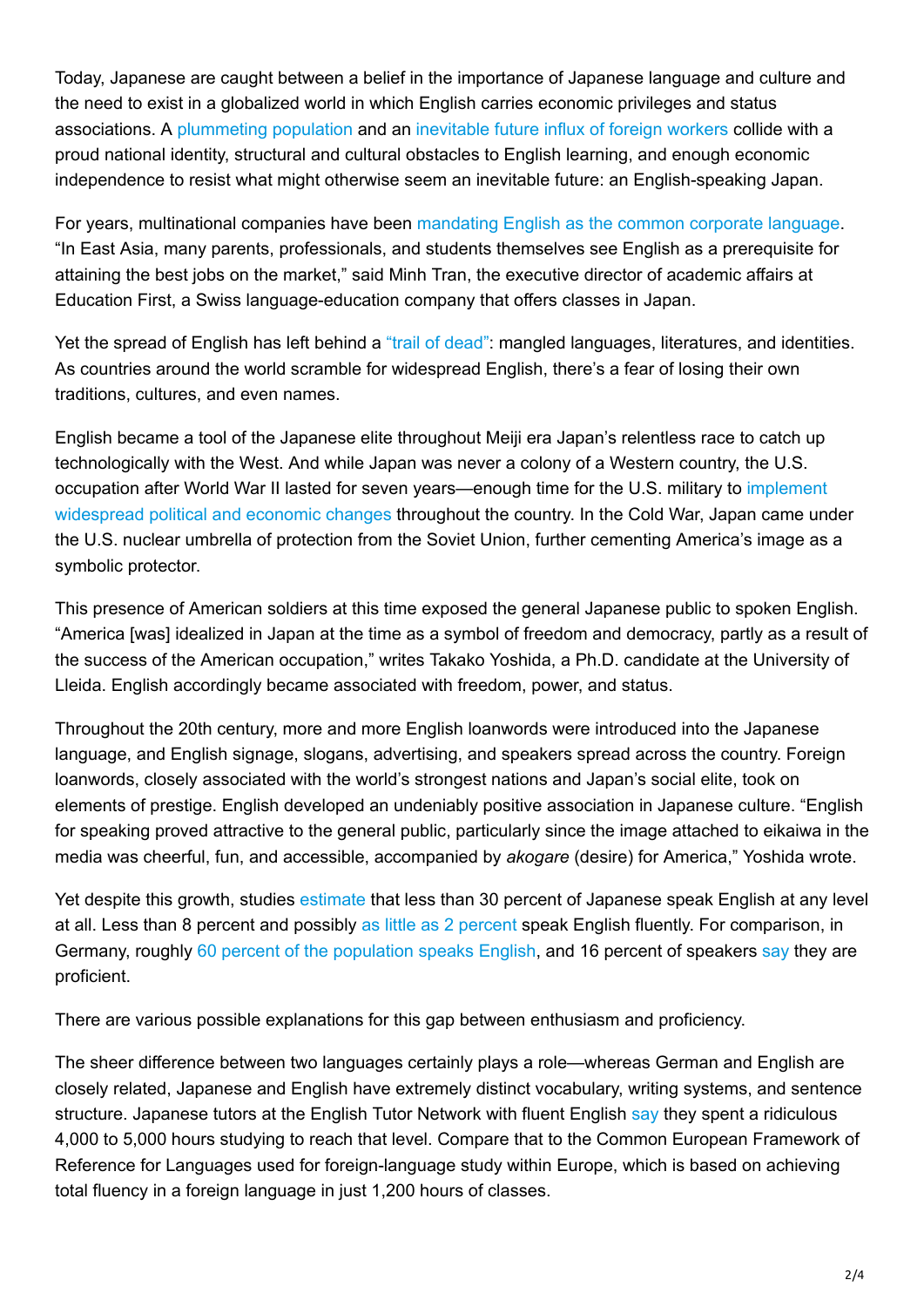Teachers in Japan have [pointed to](http://web.iec.ehime-u.ac.jp/reinelt/raineruto1/02RD2.pdf) English classes' strict correspondence to university entrance examinations as a major culprit of their students' poor proficiency. They argue that the focus on exams leads to an over-emphasis on grammar as well as boring, memorization-oriented classes.

"I studied English in junior high school, high school, and university, and when I graduated college I didn't speak English at all," said Norihiko Inoue, the regional sales and marketing director at Education First Japan.

"The Japanese Ministry of Education has introduced initiatives to make classrooms more interactive, but the teachers don't know yet how to execute on these initiatives," he said. "Japanese students are actually very good at grammar and vocabulary, but they can't communicate very well because they're afraid of making mistakes."

[Numerous studies agree](https://www.researchgate.net/publication/304647748_The_Ideal_Speaker_of_Japanese_English_as_Portrayed_in_) that Japanese culture's aversion to risk-taking leads many students to be reluctant to push their limits, especially in speaking, which is essential for language learning.

Heather Rucker, an associate language teacher with the government's Japan Exchange and Teaching Program in Nagoya, said that when she initially followed the official lesson plans, many of her students tuned out and avoided participating.

"There are definitely kids who want to learn English and do things abroad in the future. But the others try to avoid taking part in class as much as possible," she said. "I try to make activities as fun as possible, so it won't drag for them at least."

[The practical economic benefits of English for Japan might seem clear. Japan's population fell by a](https://asia.nikkei.com/Spotlight/Society/Japan-s-population-shrinks-at-record-rate-losing-276-000-people) record rate in 2019. Foreign residents now make up [more than 2 percent of the population](https://www.stat.go.jp/data/nihon/02.html), nearly double the proportion 20 years ago. In the last two years, Japan has created new visa programs to attract more foreign workers, [highly skilled and service sector employees alike,](https://www.japantimes.co.jp/news/2019/03/31/national/foreign-workers-way-japanese-businesses-ready/#.Xp5-2RMzbdQ) although the new workforce, especially caregivers, mainly comes from its Asian neighbors.

"If Japan is content with not being connected to the rest of the world, then it doesn't need English," said Liang Morita, a professor of language and culture at Nagoya University. "However, big businesses such as Toyota and Shiseido have found that the Japanese market alone is not able to sustain the growth in profits they desire. So it follows that Japan needs English to do business with the rest of the world."

On the flip side, Ryuko Kubota, a professor of language literacy and education at the University of British [Columbia, conducted a 2011 study that showed English-language skills do not contribute to upward](https://www.researchgate.net/publication/251603469_Questioning_Linguistic_Instrumentalism_English_Neoliberalism_and_Language_Tests_in_Japan) career mobility in Japan. While those numbers may have shifted by 2020, Japan still has one of the lowest [dependencies on foreign trade in the world](https://data.worldbank.org/indicator/NE.EXP.GNFS.ZS?name_desc=false). Japan is lightyears away from requiring nationwide English fluency to keep the economy going.

Studies show that positive portrayals of white people and the English language are highly [overrepresented in the Japanese media.](http://repository.seinan-gu.ac.jp/bitstream/handle/123456789/296/eg-n52v3-p71-94-tor.pdf?sequence=1&isAllowed=y) Some of the national obsession with English proficiency is based on social capital accumulated by proximity to whiteness and the West. "Teaching and learning eikaiwa in Japan is a commercialized activity built on the commodification of English, whiteness, Western culture, and native speakers constructed as superior, cool, exotic, or desirable," Kubota said.

"If you know how to speak English, people think you're smart," said Maki Shirase, a Japanese undergraduate studying at the City University of New York. "That's a pretty big benefit." The discourse